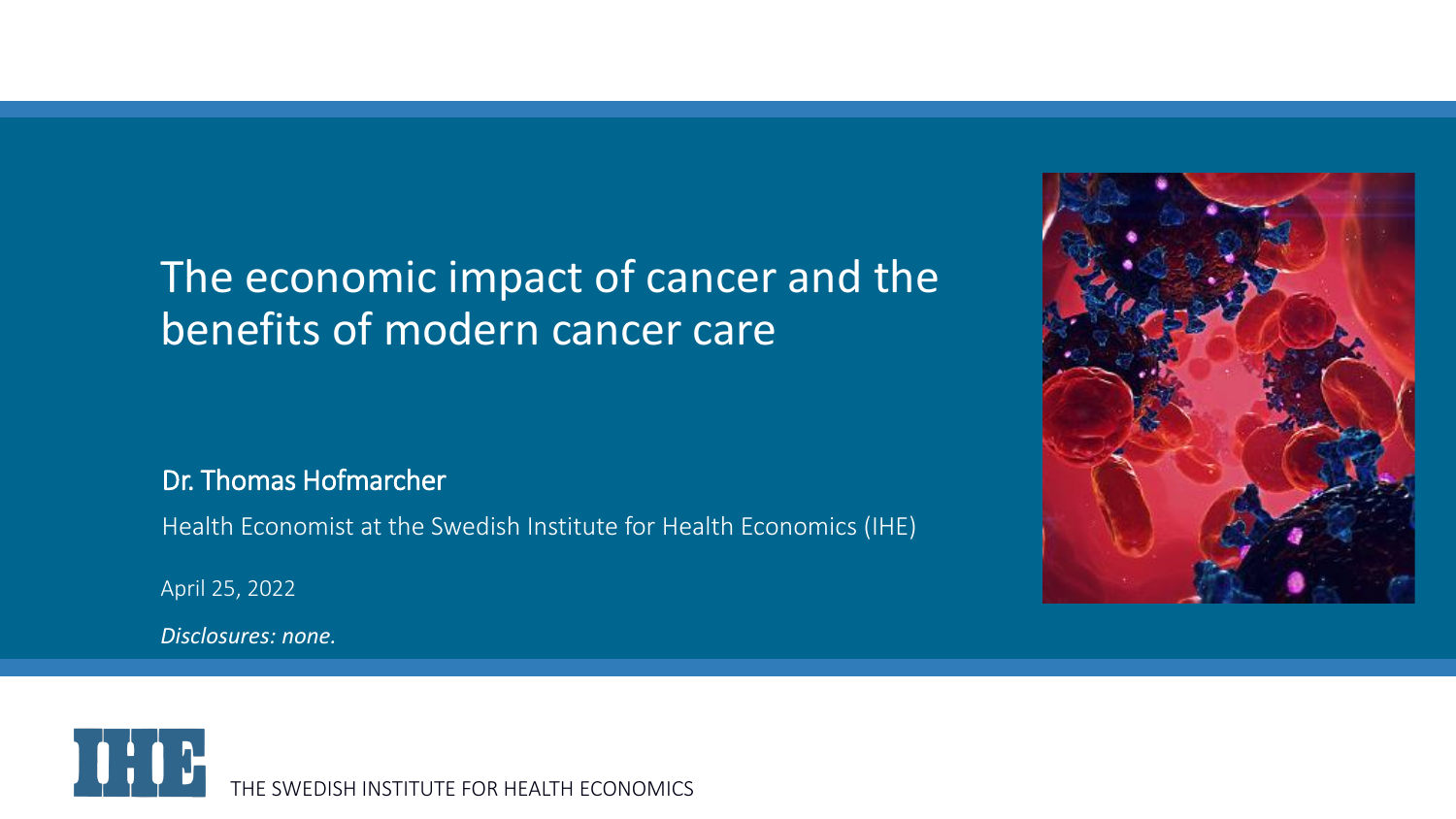# COVID-19's effects on the economy

GDP growth and labor market performance in the **Euro area** 



Notes: Quarterly data. Growth rates in refer to growth relative to the same quarter of the previous year. Source: Eurostat via <https://voxeu.org/article/euro-area-s-covid-19-recession>

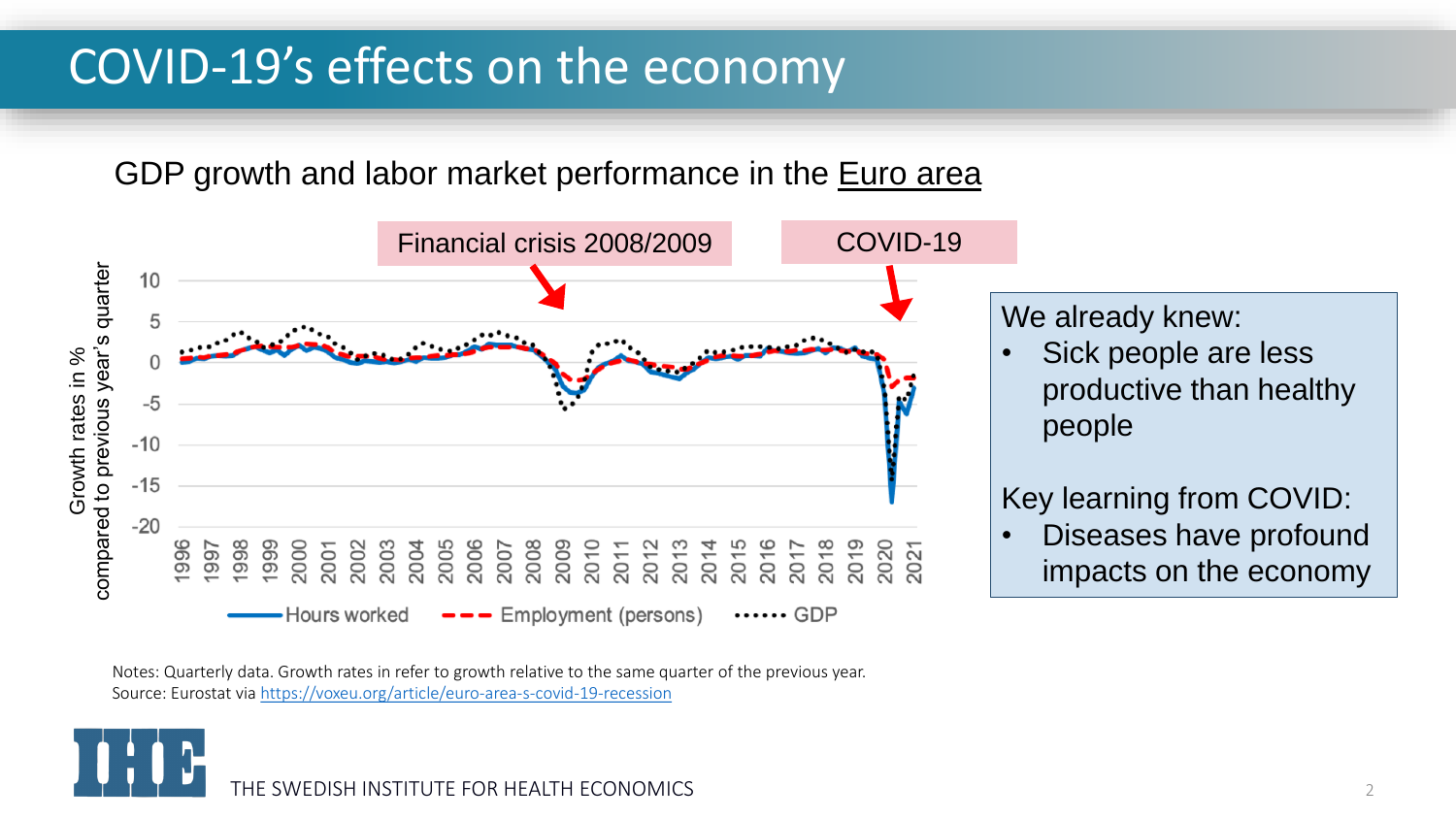# Cancer's effects on the economy



Notes: Economic burden is the sum of health care costs spent on cancer and indirect costs of cancer. Indirect costs are productivity loss from premature mortality and sickness absence and permanent incapacity/disability of working-age cancer patients (15-64 years).

Source: Jönsson, et al. (2016) "The cost and burden of cancer in the European Union 1995-2014". Eur J Canc. 2016; 66: 162-170. and Hofmarcher, et al. (2020) "The cost of cancer in Europe 2018." Eur J Cancer;129:41-49.

### Economic burden of cancer

- **Health care costs**
- **Indirect costs from lost** productivity (sick leave, early retirement, premature death)

We have had a "**cancer pandemic**" for decades

- Annual economic impact is smaller than for COVID-19
- But we feel the economic impact every single year
- We learned to live with the impact of cancer!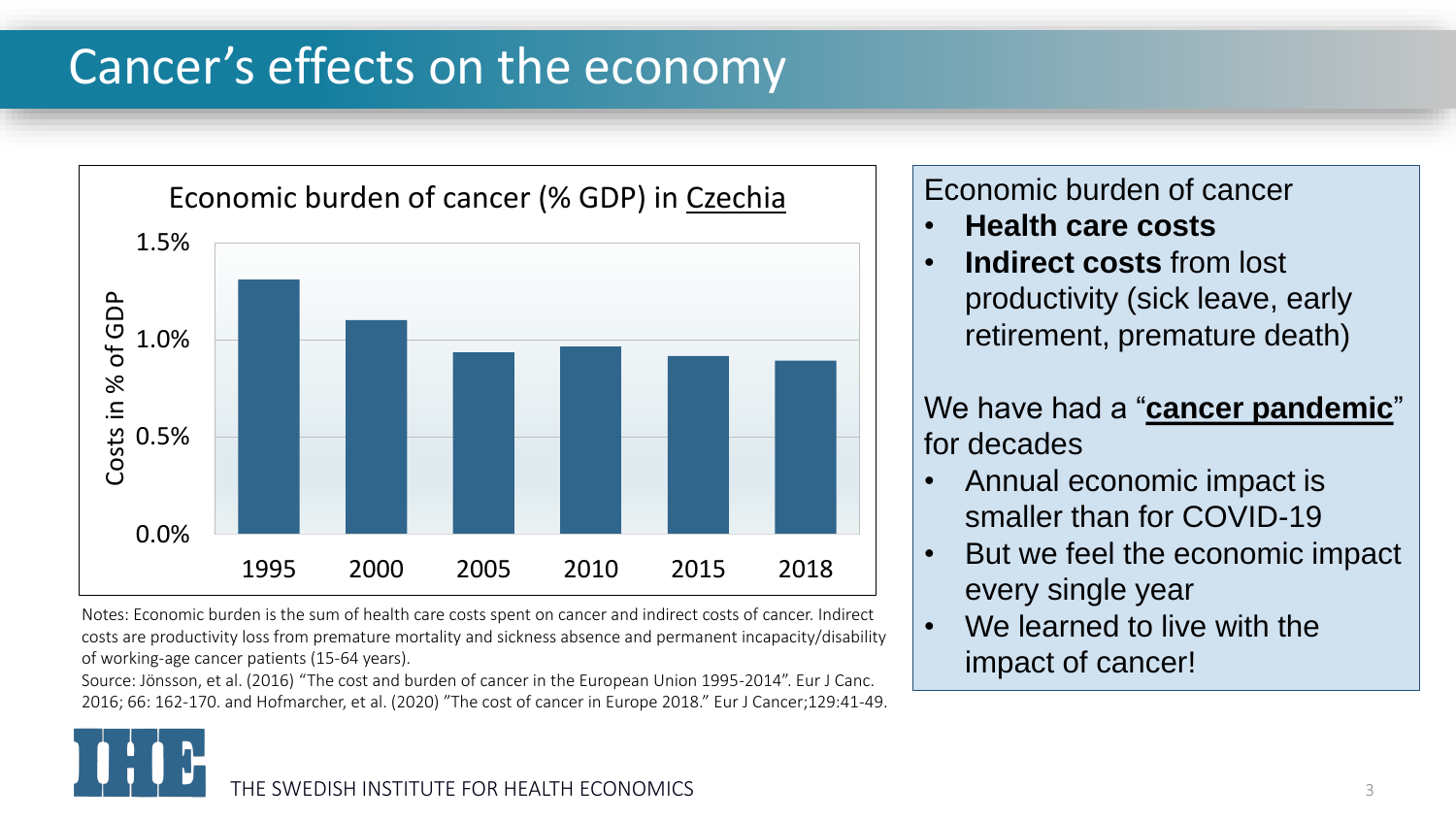# Survival of Czech cancer patients is below EU-27 average



Source: Allemani, et al. (2018) CONCORD-3 study. Lancet. 391(10125):1023-1075.

### Czechia in the EU-27

- **Prevention** (in 2019; Source: Eurostat/WHO)
	- $\circ$  Smoking rate (12<sup>th</sup> highest)
	- o HPV vaccination rate (no data!)
- **Screening rates** (in 2019; Source: Eurostat)
	- $\circ$  Breast cancer (7<sup>th</sup> highest)
	- $\circ$  Cervical cancer (1<sup>st</sup> highest!)
	- $\circ$  Colorectal cancer (6<sup>th</sup> highest)
- **Radiation therapy** (in 2021, Source: IAEA)
	- $\circ$  Machines per capita (15<sup>th</sup> highest)
- **Cancer medicines** (in 2022, Source: EFPIA)
	- Massive transformation since 2000  $\rightarrow$ "*personalized medicine*" through targeted therapies and immunotherapy
	- $\circ$  Availability of new medicines (12<sup>th</sup> highest)

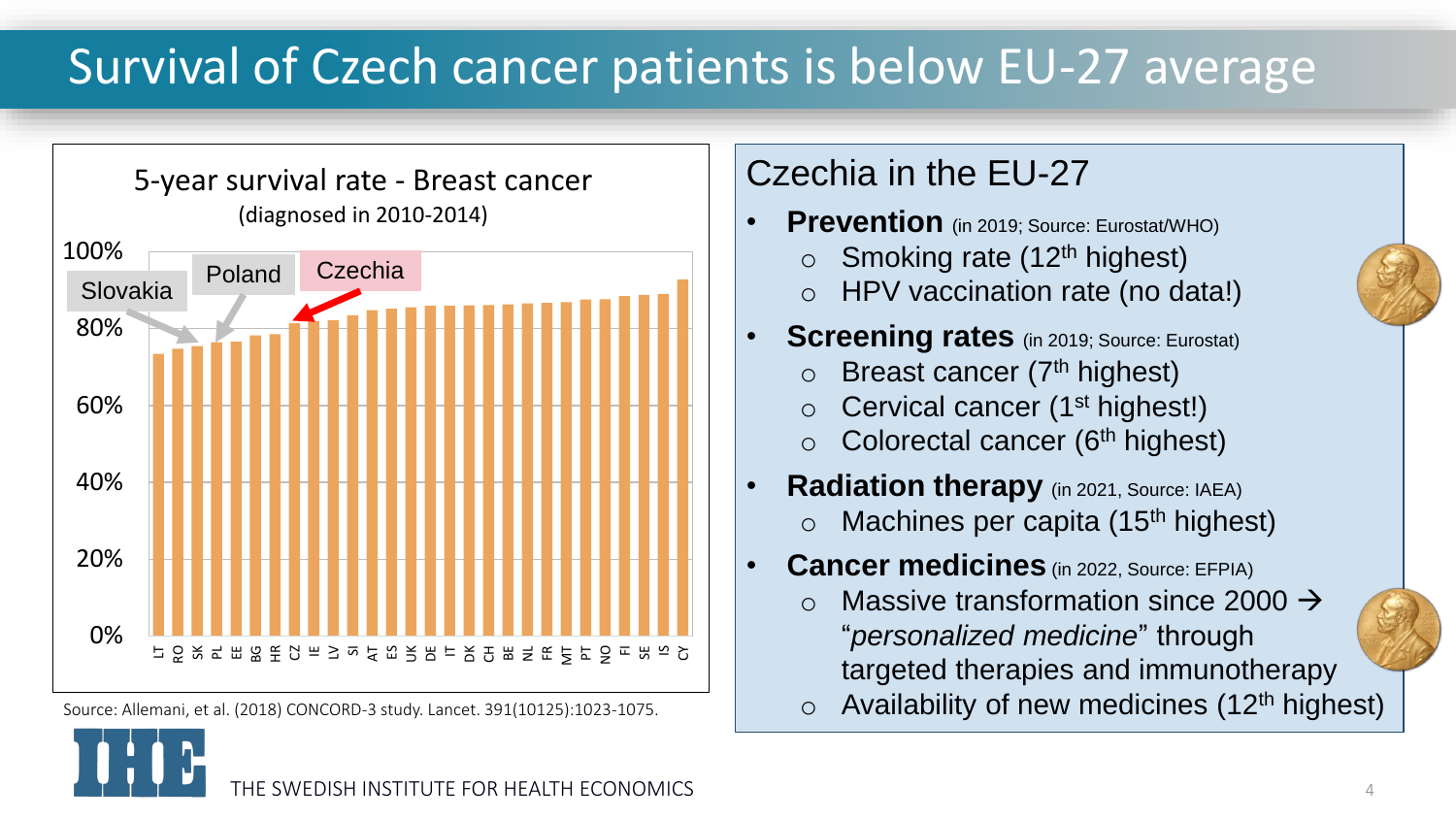# Economic implications of progress in cancer care



Notes: Indirect costs are productivity loss from premature mortality and sickness absence and permanent incapacity/disability of working-age cancer patients (15-64 years).

Source: Jönsson, et al. (2016) "The cost and burden of cancer in the European Union 1995-2014". Eur J Canc. 2016; 66: 162-170. and Hofmarcher, et al. (2020) "The cost of cancer in Europe 2018." Eur J Cancer;129:41-49.

- Health care spending (in Kč) on cancer care has increased a lot in the past decades!
- Patient outcomes have also improved during the same time. This has led to decreases in indirect costs!

→ Danger: "**Silo mentality**" If you only focus on the "health care budget", you will miss the benefits accruing in other parts of the social security system (e.g., sickness benefits, early retirement) and overall economic activity (tax revenue)

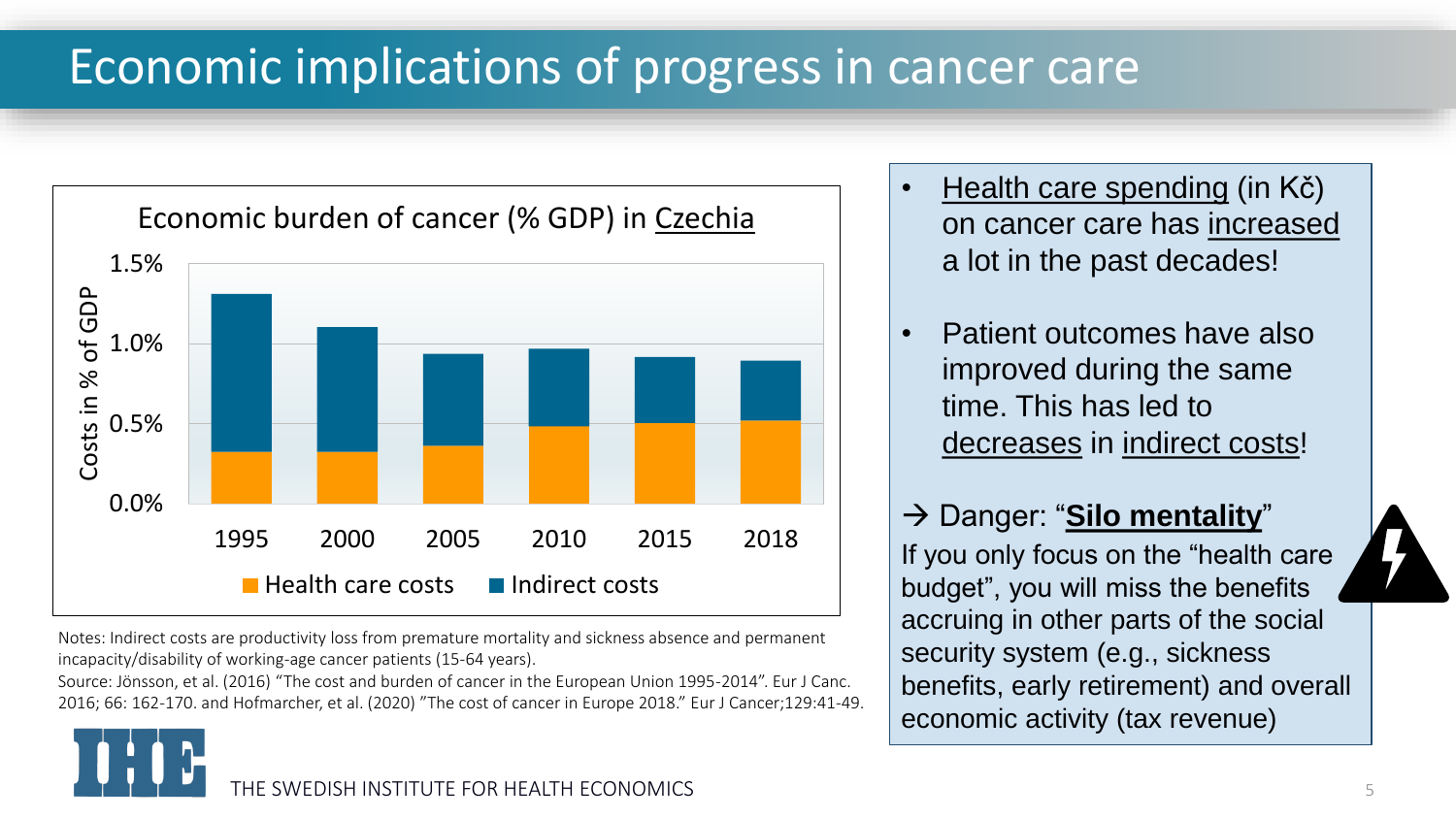## Positive association between spending on cancer care & survival

Cancer expenditure (€ per capita, PPP) in 2010 and 5-year survival rate (in %) in 2010–2014

- More spending  $\rightarrow$  better outcomes
- Spending on what?
	- o Evidence-based interventions along the whole patient pathway
	- o Cost-effective interventions





ource: Homiarcher, et al (2015) Comparator Report on Cancer in Europe<br>2019 – Disease Burden, Costs and Access to Medicines. IHE Report 2019:7. Source: Hofmarcher, et al (2019) Comparator Report on Cancer in Europe

#### **Spending on cancer care**